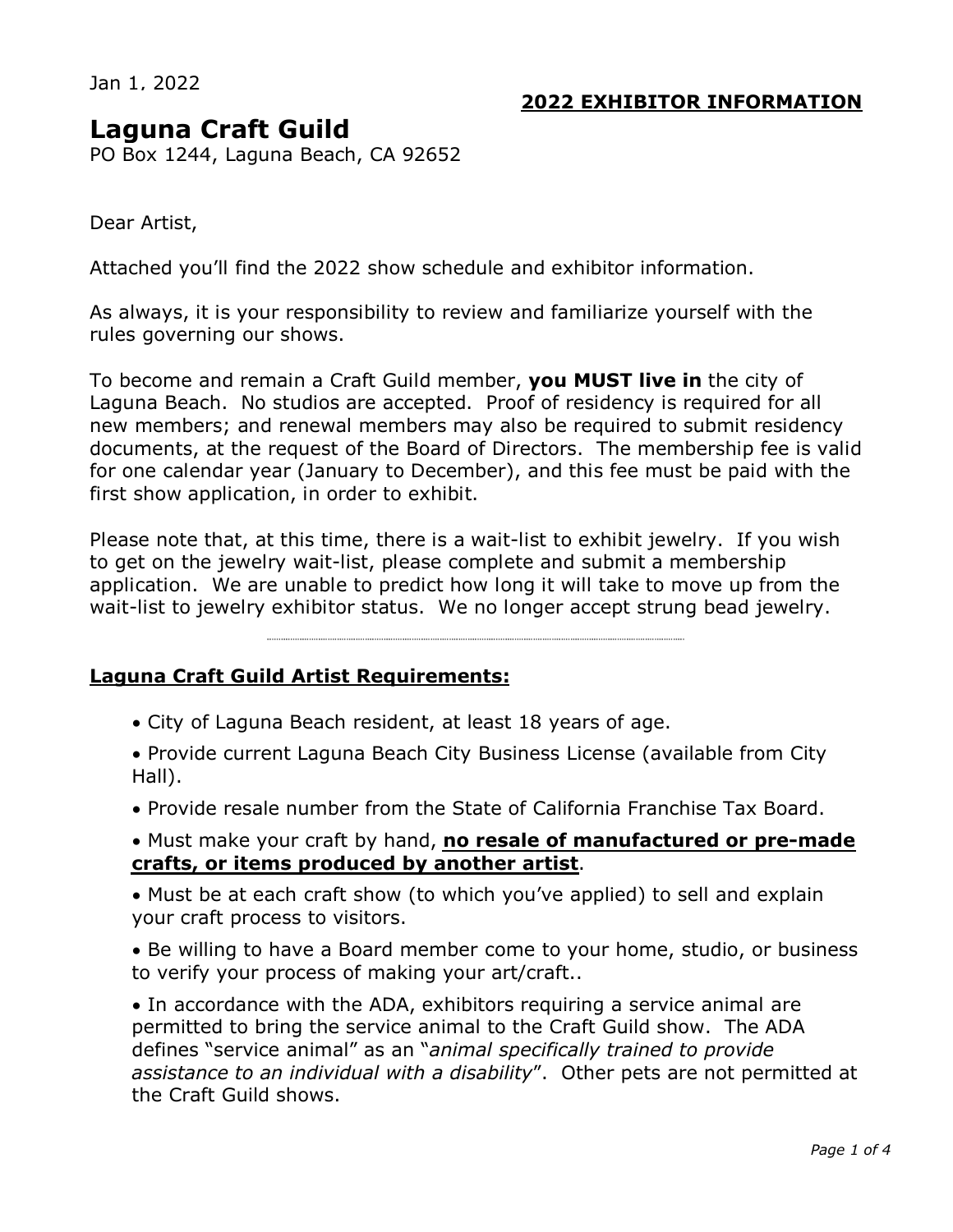# **Laguna Craft Guild 2022 Fees:**

| Annual membership fee for 2022: | \$30 |
|---------------------------------|------|
|                                 |      |
| Show fee:                       | \$50 |
|                                 |      |
| Late fee:                       | \$20 |
|                                 |      |
| Returned check fee:             | \$25 |
|                                 |      |
|                                 |      |

All show fees are due in advance, 14 days prior to show date; any fees received after the deadline will incur the late fee of \$20 and space will be offered to another artist. We have less space due to Covid19 restrictions so it is vital to follow these procedures. Please do not combine payments for multiple show dates. **Each show should be paid for separately with its own check and please note the show date on the memo line of your check.** We will fill available spots with paid member artists and first-time artists on a first-come, first-served basis, in order of receipt of fully-paid application. Spaces are limited, so once the show is filled, there will be a standby wait-list.

**There are NO refunds of any fees paid**. **This includes shows that you have paid for but cannot subsequently attend. NO FEES WILL BE APPLIED TO ANY OTHER SHOW DATE THAN THE SHOW TO WHICH YOU APPLIED. IF YOU CANNOT ATTEND, YOUR FEE IS FORFEITED. Please do not ask.** 

| January 16<br>January 30<br>February 20<br>March 6<br><b>2022 Show Dates</b><br>March 20<br>rain dates the following weekend<br>April 10<br>April 24<br>May 15<br>May 29<br>June 12<br>September 25<br>October 9<br>October 23<br>Nov 6 |
|-----------------------------------------------------------------------------------------------------------------------------------------------------------------------------------------------------------------------------------------|
|-----------------------------------------------------------------------------------------------------------------------------------------------------------------------------------------------------------------------------------------|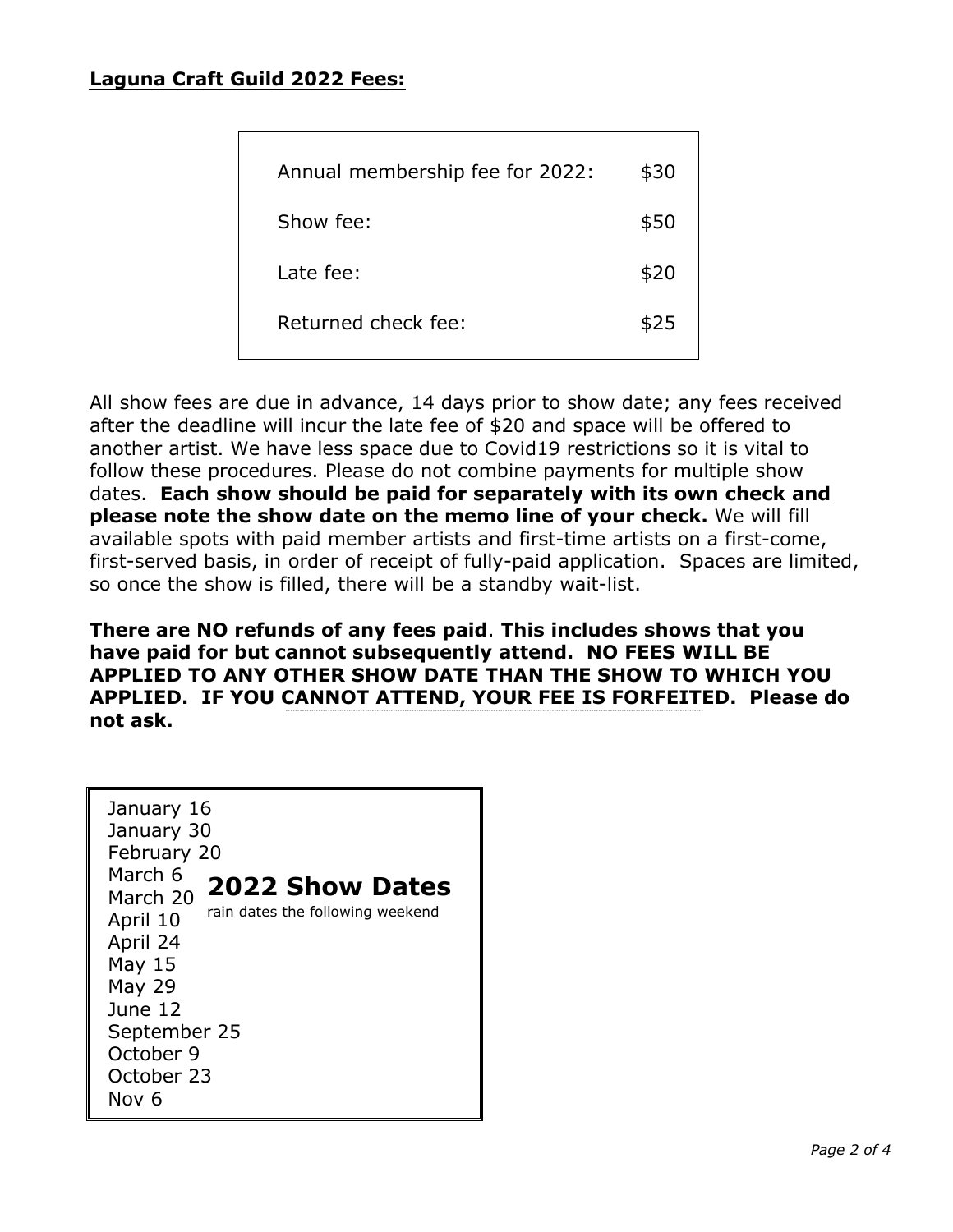# **Weather Cancellations:**

In the event of rain the morning of the scheduled show, the Board reserves the right to cancel or postpone the show. We will send any information we have via email, so please check your email in the morning. Depending on availability of the cobblestone area, the show may be rescheduled for one week later, with the exception of the June show. Artists will be advised accordingly.

# **Show Unloading/Parking/Setup/Teardown Information**

#### *Unloading:*

Unloading for the show takes place on El Paseo Street, which terminates in the traffic circle, adjacent to the cobblestone area. Coming from North Laguna, make a right turn onto El Paseo. Approaching from South Laguna, you cannot make a left turn onto El Paseo – go around the block and enter from the other direction.

- · Please arrive between 6:30 and 7:30AM. El Paseo will be closed to exhibitor traffic after 7:30A. If you arrive later than 7:30AM you will have to carry your displays in from an alternate location. If you arrive later than 8:00AM, you may forfeit your space to anyone on the show wait-list.
- · A Board member will direct you to park in an open unloading zone.
- · Be sure to leave the 12' fire lane on El Paseo open. There must be access to the turn-around for ambulances, fire trucks or other emergency vehicles.
- · We cannot under any circumstances block the parking spots for the shops at any time. (Metered parking spots are fine to park in).
- · Do not block the ramp from the cobblestones to El Paseo. We must leave a wide space at the ramp to the cobblestones.
- · On arrival, a Board member will direct you to your pre-assigned booth space. Spaces in this show are small and irregular, please be flexible. Due to city and local merchant requirements, no artist display can be higher than 6'.
- · Unload your display/s and artwork in your assigned booth space, and then go park your vehicle.

## *Parking:*

A Board member will give you a day-pass for parking, and this must be displayed on your dashboard that day, and then turned in to the teardown traffic supervisor when you return to pack out.

You may park your car for the day at the Wells Fargo Bank parking lot, located on Ocean Avenue. Please park on the side closest to PCH. Only one vehicle per exhibitor booth space, and there are no in-and-out privileges, because the bank will double-charge us for that. Help us keep your booth fees down, please!